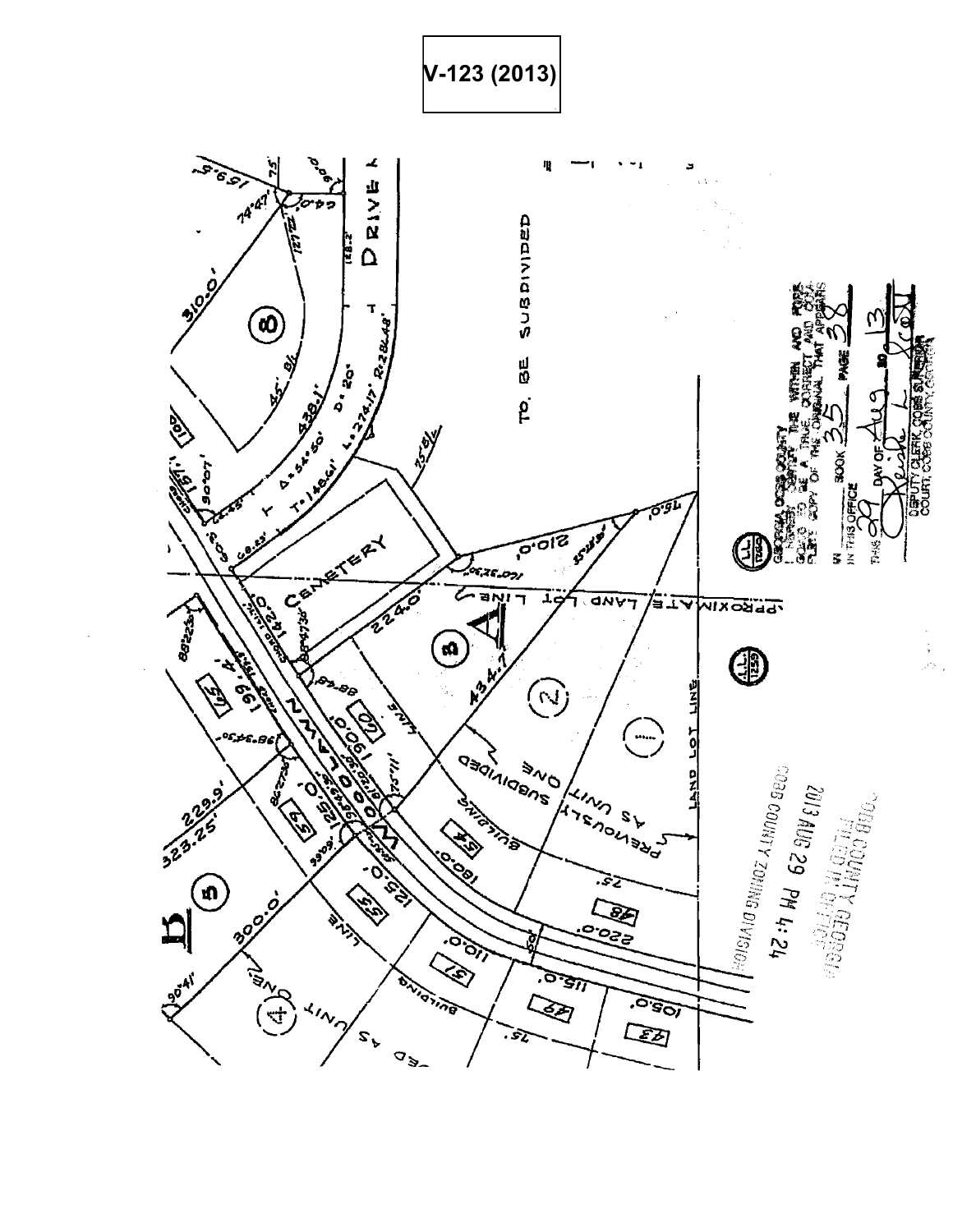| <b>APPLICANT:</b>                          | George L. Suttler                          | <b>PETITION No.:</b>        | $V-123$      |
|--------------------------------------------|--------------------------------------------|-----------------------------|--------------|
| <b>PHONE:</b>                              | 404-992-0002                               | <b>DATE OF HEARING:</b>     | $10-09-13$   |
| <b>REPRESENTATIVE:</b>                     | George L. Suttler                          | <b>PRESENT ZONING:</b>      | $R-40$       |
| <b>PHONE:</b>                              | 404-992-0002                               | <b>LAND LOT(S):</b>         | 1189, 1190   |
| <b>TITLEHOLDER:</b>                        | George L. Suttler and Bobbie K.<br>Suttler | <b>DISTRICT:</b>            | 16           |
| On the south side of<br>PROPERTY LOCATION: |                                            | <b>SIZE OF TRACT:</b>       | $1.05$ acres |
| Woodlawn Drive, south of Blackland Drive   |                                            | <b>COMMISSION DISTRICT:</b> | 2            |
| (60 Woodlawn Drive).                       |                                            |                             |              |
|                                            |                                            |                             |              |

**TYPE OF VARIANCE:** Allow a second electrical meter on a single family residential lot.

**OPPOSITION: No. OPPOSED \_\_\_\_\_ PETITION No. \_\_\_\_\_ SPOKESMAN \_\_\_\_\_\_\_\_\_\_\_\_\_\_\_\_\_\_\_\_** 

**BOARD OF APPEALS DECISION**

**APPROVED \_\_\_\_\_ MOTION BY \_\_\_\_\_\_\_\_\_\_** 

**REJECTED \_\_\_\_\_ SECONDED \_\_\_\_\_\_\_\_\_\_** 

**HELD \_\_\_\_\_ CARRIED \_\_\_\_\_** 

**STIPULATIONS:** 

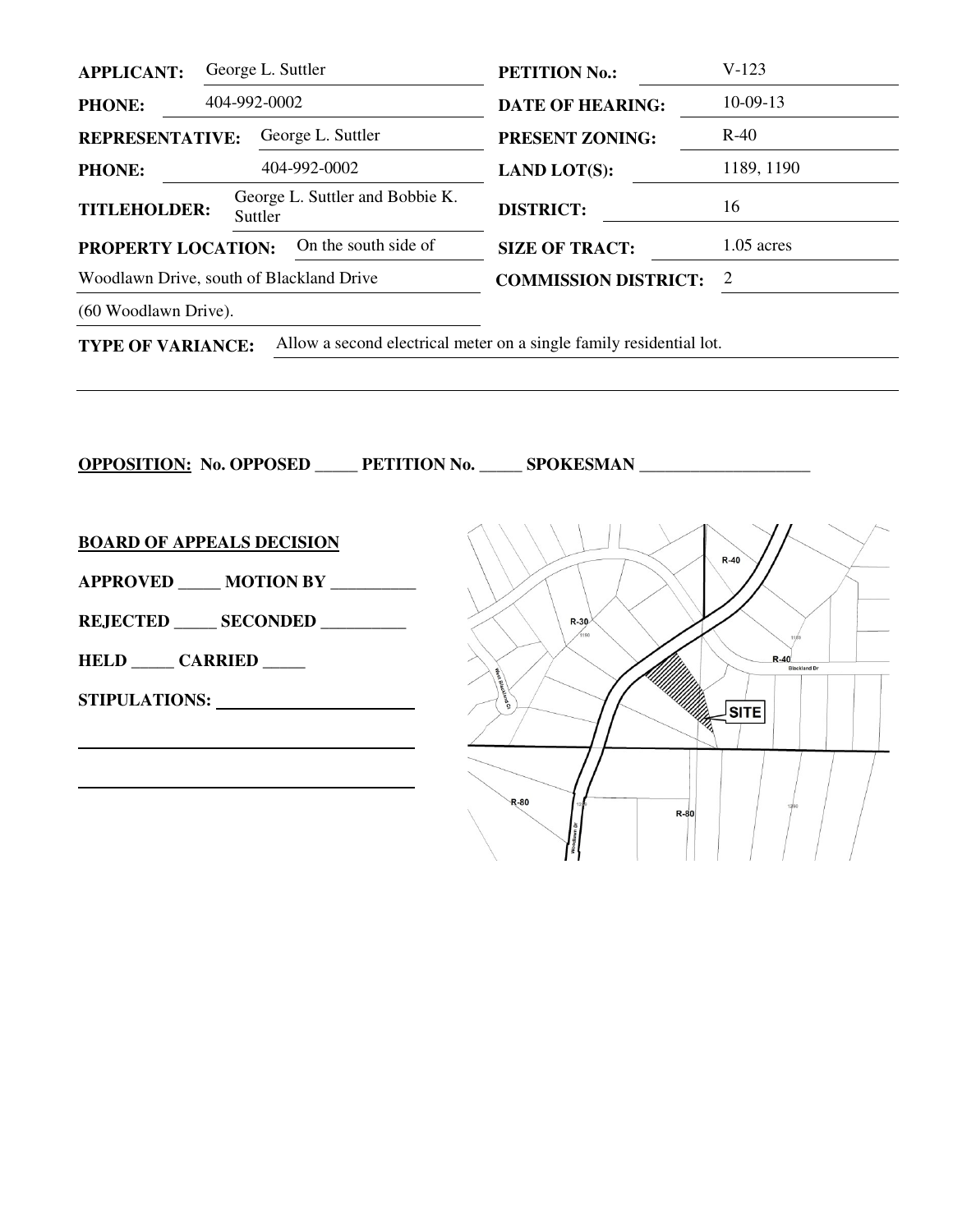George L. Suttler  $V-123$ **PETITION No.: APPLICANT:** 

## **COMMENTS**

**TRAFFIC:** This request will not have an adverse impact on the transportation network.

**DEVELOPMENT & INSPECTIONS:** No comment.

**SITE PLAN REVIEW:** No comment.

**STORMWATER MANAGEMENT:** No comment.

HISTORIC PRESERVATION: After examining Civil War trench maps, Cobb County historic property surveys, county maps, and various other resources, staff has no comments regarding the impact or treatment of historic and/or archaeological resources.

**DESIGN GUIDELINES:** No comment.

**CEMETERY PRESERVATION:** There is no significant impact on the cemetery site listed in the Cobb County Cemetery Preservation Commission's Inventory Listing which is located in this, or adjacent land lot.

**WATER:** No conflict.

**SEWER:** No conflict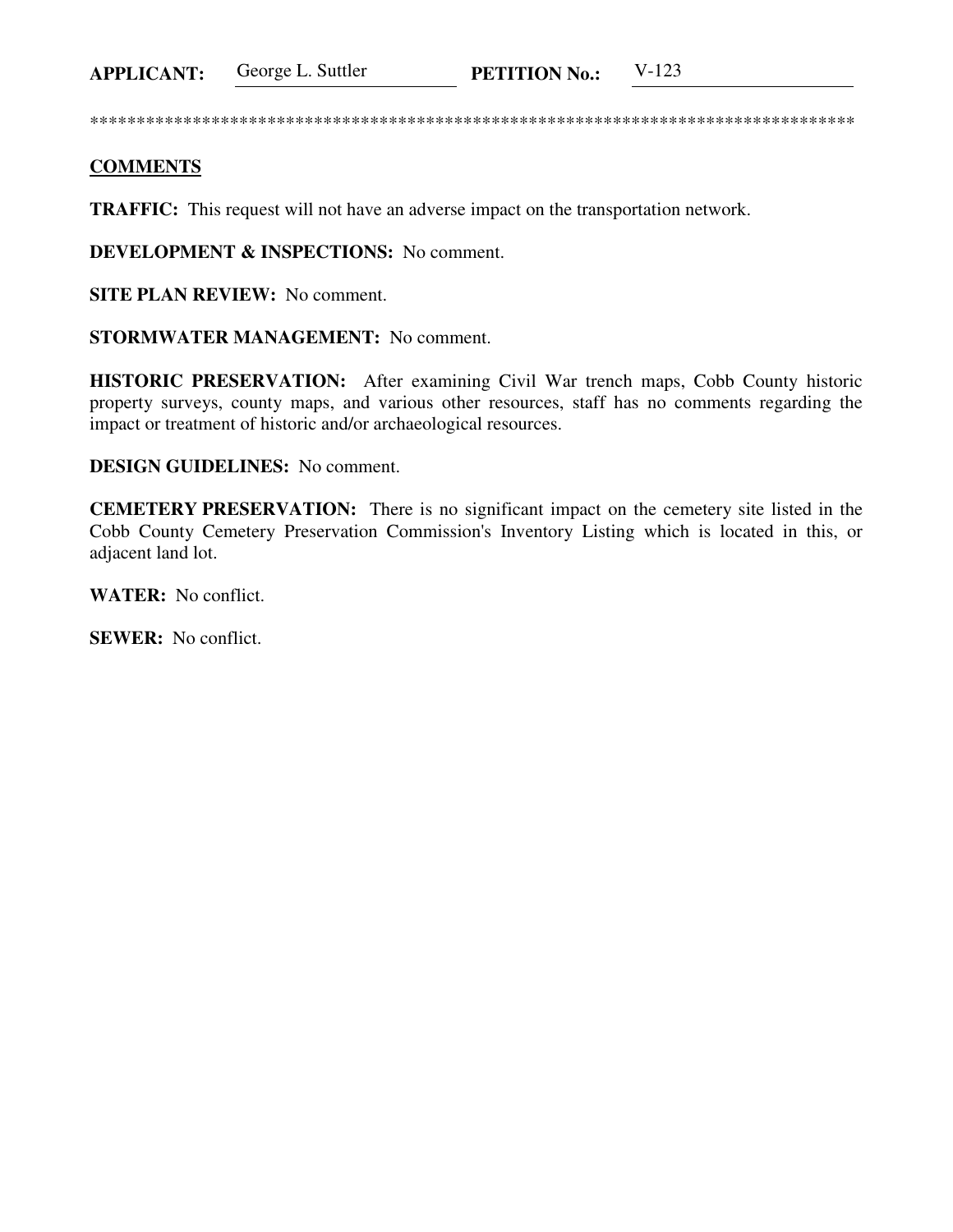| $V-123$<br>George L. Suttler<br><b>APPLICANT:</b><br><b>PETITION No.:</b> |  |
|---------------------------------------------------------------------------|--|
|---------------------------------------------------------------------------|--|

FIRE DEPARTMENT: After analyzing the information presented for a Preliminary Review, the Cobb County Fire Marshal's Office is confident that all other items can be addressed during the Plan Review Stage.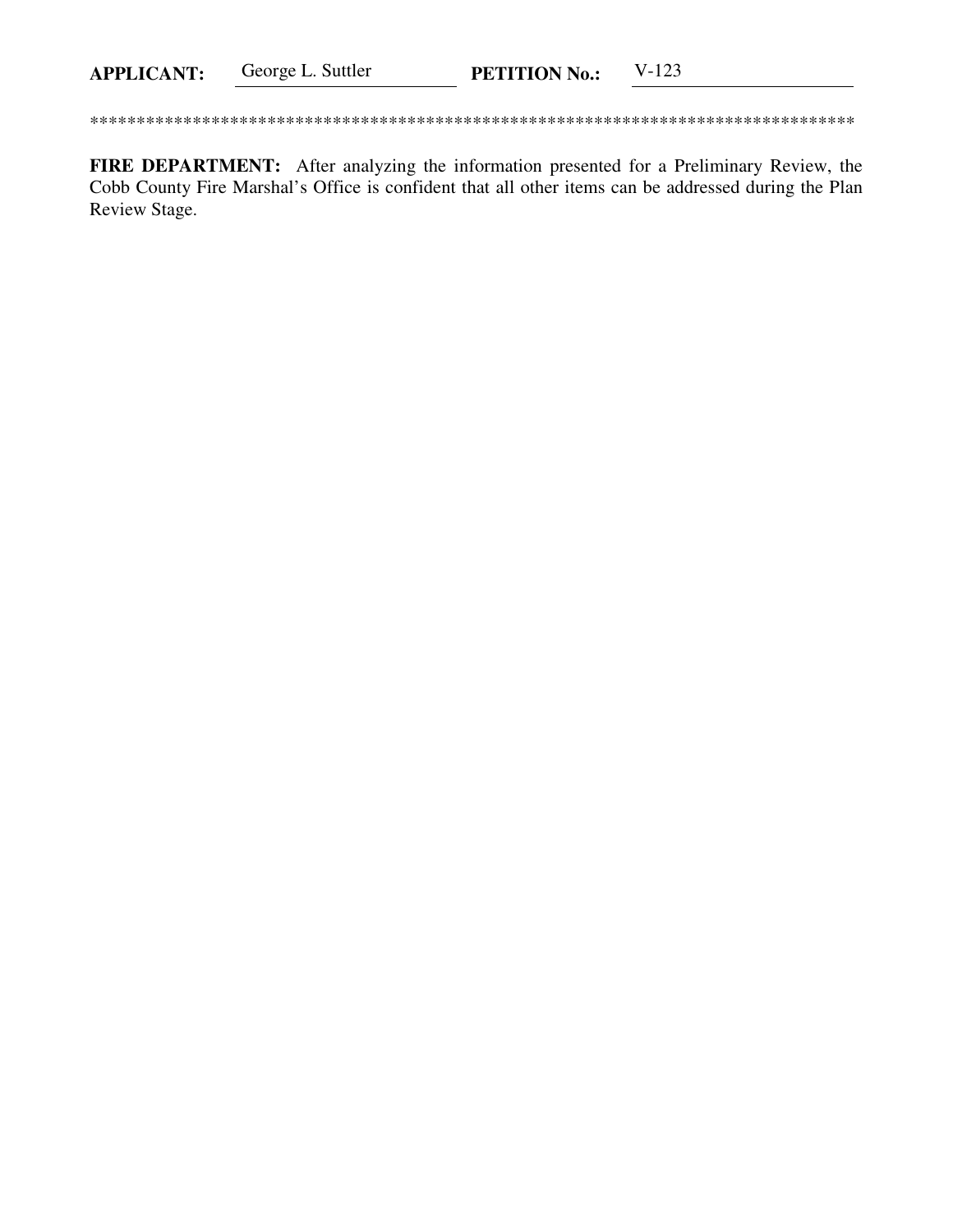**V-123**